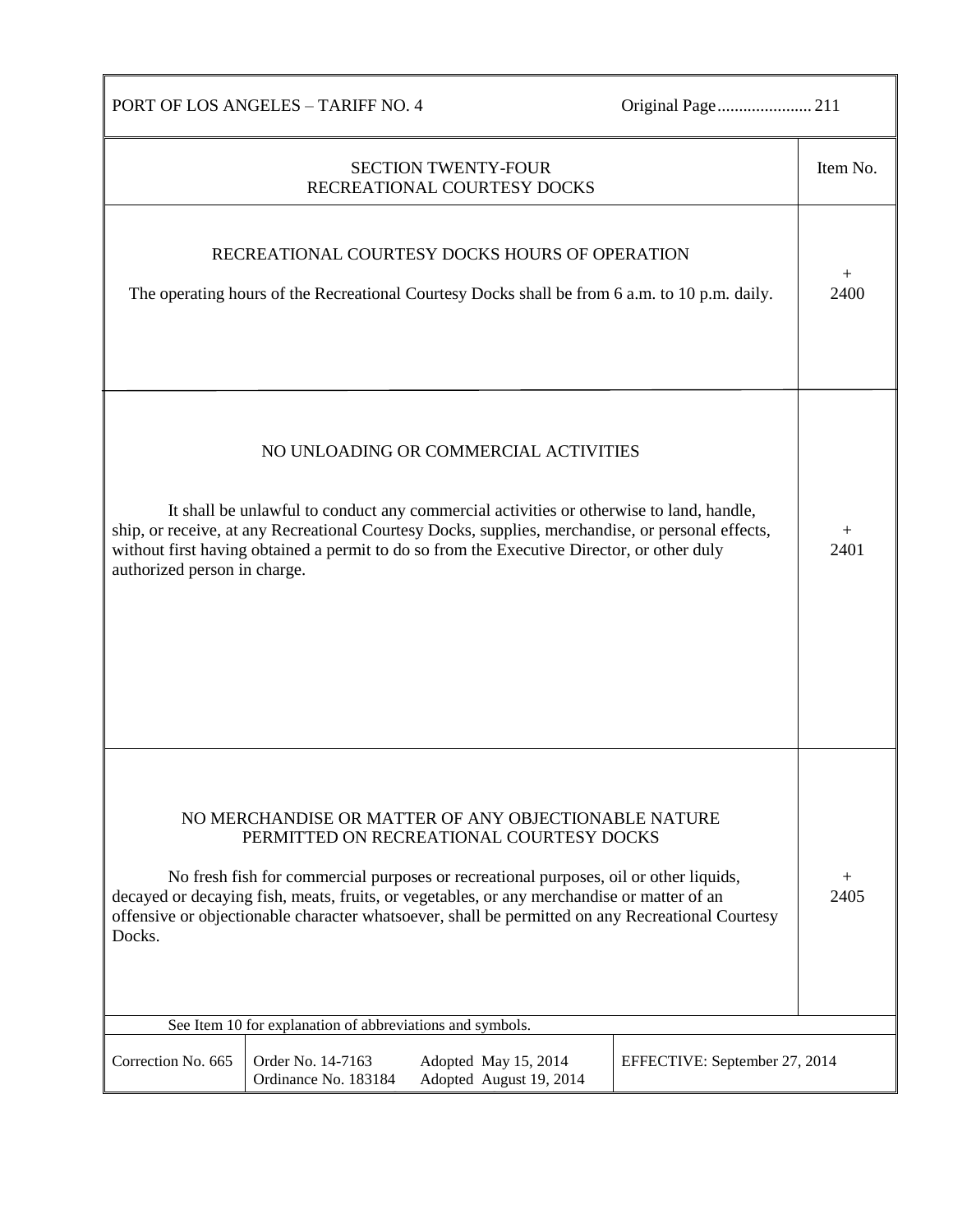|                                                           | PORT OF LOS ANGELES - TARIFF NO. 4                                                                                                                                                                                                                                                                                                                                                                                                                                                                                  |                                                 |  |                               |                      |
|-----------------------------------------------------------|---------------------------------------------------------------------------------------------------------------------------------------------------------------------------------------------------------------------------------------------------------------------------------------------------------------------------------------------------------------------------------------------------------------------------------------------------------------------------------------------------------------------|-------------------------------------------------|--|-------------------------------|----------------------|
|                                                           | RECREATIONAL COURTESY DOCKS -- Continued                                                                                                                                                                                                                                                                                                                                                                                                                                                                            | <b>SECTION TWENTY-FOUR - Continued</b>          |  |                               | Item No.             |
| VEHICLES TO REMAIN UPON RECREATIONAL COURTESY DOCKS       |                                                                                                                                                                                                                                                                                                                                                                                                                                                                                                                     |                                                 |  |                               |                      |
|                                                           | It shall be unlawful for any automobile or other vehicle to enter upon a Recreational<br>Courtesy Dock without first having obtained a permit to do so from the Executive Director.                                                                                                                                                                                                                                                                                                                                 |                                                 |  |                               | $^{+}$<br>2410       |
|                                                           | NO PERSON PERMITTED TO MONOPOLIZE RECREATIONAL COURTESY DOCKS<br>It shall be unlawful for any person to occupy or monopolize an unreasonable amount of<br>space at a Recreational Courtesy Dock to the exclusion of any other person. It is the purpose of<br>the Board in extending the privileges herein set forth to accommodate the public to the greatest<br>degree possible with the facilities available.                                                                                                    |                                                 |  |                               | $\mathrm{+}$<br>2415 |
|                                                           | FREE DOCKAGE AT RECREATIONAL COURTESY DOCKS LIMITED<br>For the further accommodation of the public under these rules, dockage upon vessels of no<br>more than 100 feet length overall and 100 tons gross register is hereby suspended by the Board<br>while such vessels are berthing at any Recreational Courtesy Dock. Use of Recreational Courtesy<br>Docks is limited to no more than four hours in any twenty-four hour period, unless first having<br>obtained a permit to do so from the Executive Director. |                                                 |  |                               | $^{+}$<br>2420       |
| See Item 10 for explanation of abbreviations and symbols. |                                                                                                                                                                                                                                                                                                                                                                                                                                                                                                                     |                                                 |  |                               |                      |
| Correction No. 666                                        | Order No. 14-7163<br>Ordinance No. 183184                                                                                                                                                                                                                                                                                                                                                                                                                                                                           | Adopted May 15, 2014<br>Adopted August 19, 2014 |  | EFFECTIVE: September 27, 2014 |                      |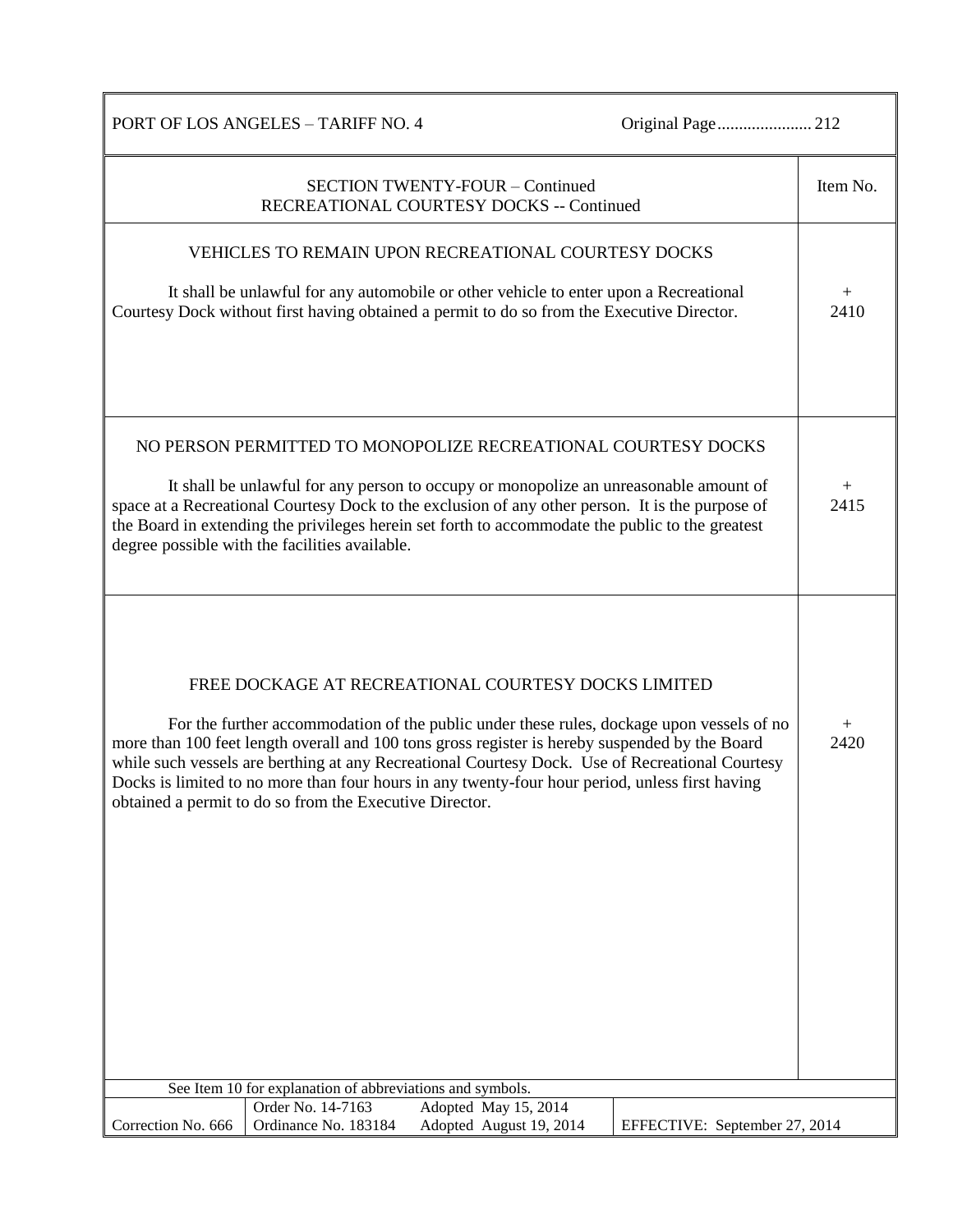PORT OF LOS ANGELES – TARIFF NO. 4 Original Page...................... 213

| <b>SECTION TWENTY-FOUR - Continued</b><br>RECREATIONAL COURTESY DOCKS -- Continued                                                                                                                                                                                                                                                                                                                                                                                                                                                                                                                                                                                                                                                                                                                     |                            |  |  |
|--------------------------------------------------------------------------------------------------------------------------------------------------------------------------------------------------------------------------------------------------------------------------------------------------------------------------------------------------------------------------------------------------------------------------------------------------------------------------------------------------------------------------------------------------------------------------------------------------------------------------------------------------------------------------------------------------------------------------------------------------------------------------------------------------------|----------------------------|--|--|
| UNLAWFUL FOR VESSELS TO REMAIN AT RECREATIONAL COURTESY DOCKS<br>Any vessel availing itself of the privileges in Item 2420, which shall refuse or fail to haul<br>away from such Recreational Courtesy Docks after berthing for over four hours in any twenty-four<br>hour period, shall be subject to removal pursuant to this Tariff and thereupon be assessed dockage<br>at quadruple the rates elsewhere provided in this Tariff, and in addition thereto \$55.65 for each<br>and every day, or fraction thereof, such vessel may remain at such landing in violation of this<br>Item.                                                                                                                                                                                                             | $\hspace{0.1mm} +$<br>2425 |  |  |
| VESSELS OVER 100 FEET OVERALL AND 100 GROSS TONS NOT TO DOCK AT<br>RECREATIONAL COURTESY DOCKS<br>WITHOUT PERMIT; PENALTY FOR VIOLATIONS<br>It shall be unlawful for any vessel of over 100 feet overall and 100 gross register tons to<br>dock at or make fast to any Recreational Courtesy Dock without first having obtained a permit so<br>to do from the Executive Director.<br>In the case of any violation of this rule by any vessel, such vessel, in addition to the other<br>penalties provided in this Tariff or by law, shall thereupon be subject to and shall be assessed<br>dockage at quadruple the rates elsewhere provided in this Tariff, and in addition thereto \$110.25<br>for each and every day, or fraction thereof, it may remain at such landing in violation of this Item. | $\mathrm{+}$<br>2430       |  |  |
| PASSENGER CARRYING VESSELS FOR HIRE NOT TO DOCK AT<br>RECREATIONAL COURTESY DOCKS WITHOUT PERMIT<br>It shall be unlawful for any person operating any passenger carrying vessel for hire to<br>dock at any Recreational Courtesy Dock and take on or discharge passengers thereat without first<br>having obtained a permit to do so from the Executive Director.                                                                                                                                                                                                                                                                                                                                                                                                                                      |                            |  |  |
| See Item 10 for explanation of abbreviations and symbols.<br>Order No. 14-7163<br>Adopted May 15, 2014                                                                                                                                                                                                                                                                                                                                                                                                                                                                                                                                                                                                                                                                                                 |                            |  |  |
| Correction No. 667<br>Ordinance No. 183184<br>Adopted August 19, 2014<br>EFFECTIVE: September 27, 2014                                                                                                                                                                                                                                                                                                                                                                                                                                                                                                                                                                                                                                                                                                 |                            |  |  |